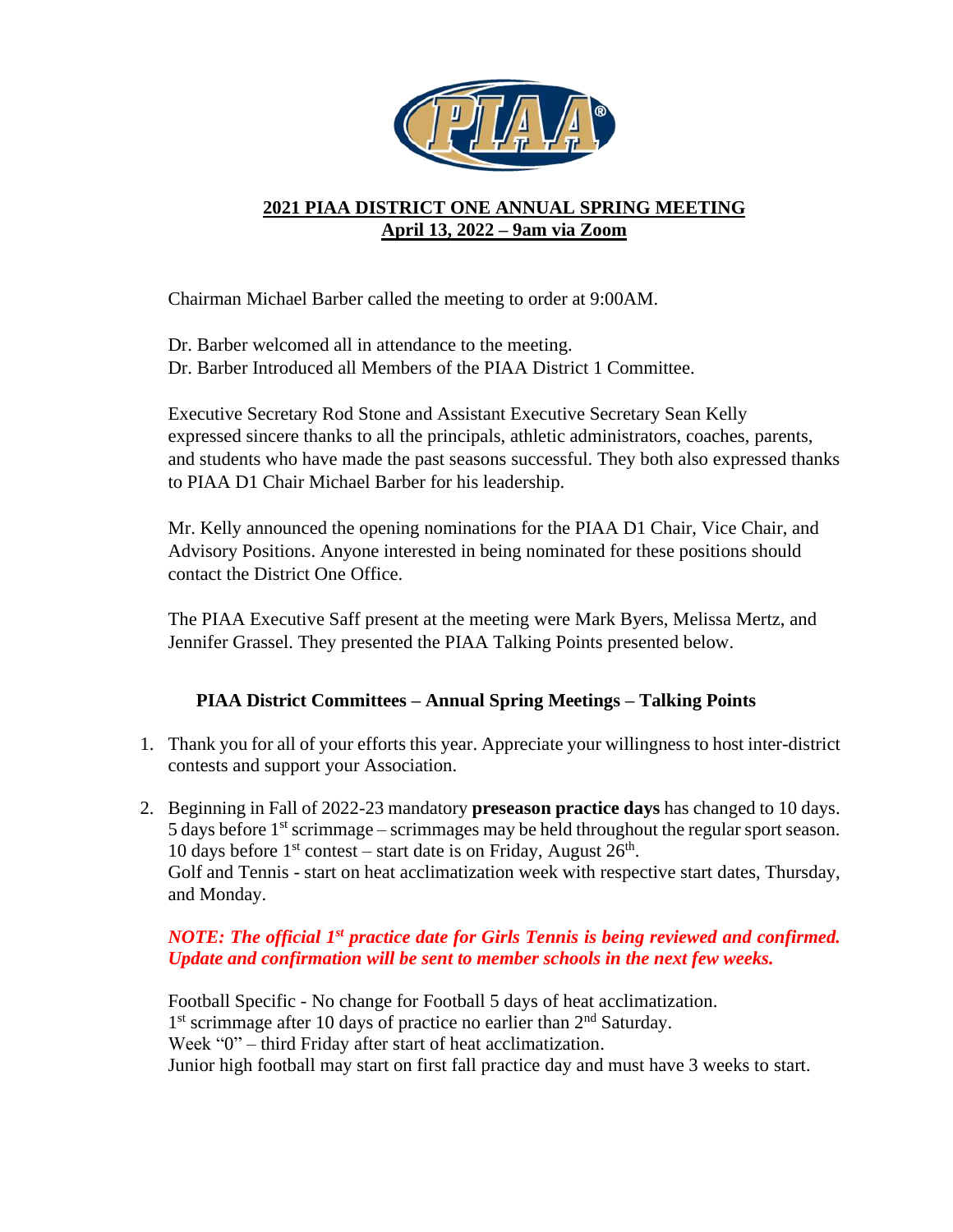- 3. **Football uniform reminder** the jersey of the home team shall be a dark color that clearly contrasts to white. Effective 2024 the entire body of the number shall be a single solid color that contrasts with the body color of the jersey.
- 4. **Competition formula Football** identified 5 schools to move up in class. 3 schools won their appeal to Board and 2 schools moved up one classification. May be some changes to formula that may include all team sports; will be discussed further by the Board of Directors. **Basketball** classifications will be identified at the May PIAA BOD meeting.
- 5. **Fall championship sites** RFP 4-year commitment

Girls and Boys Golf; Individual and Team; Penn State Golf Courses Girls Tennis; Team & Individual; Hershey Racquet Club; October 28-29; November 4-5 Girls & Boys Cross Country; Parkview Cross Country Course; Hershey; November 5

**Fall Sports Festival** – same weekend – 3 sports Girls' Volleyball; Cumberland Valley HS; November 19 Field Hockey; Cumberland Valley HS; November 19 Boys and Girls Soccer; Cumberland Valley HS; November 18 & 19

Football; Cumberland Valley HS; December 8, 9 & 10

**RFPs for Spring Sports** in May, including RFPs for web streaming and broadcasting.

- 6. **Number of PIAA qualifiers and pairings** 2nd reading all sports; 3rd reading in May.
- 7. **Basketball shot clock** survey been sent to all member schools and registered basketball officials; has been discussion with steering committee; items of discussion were - cost of equipment; levels of play; time of play; timing of implementation; training of operators & cost; scoring table space, if accepted proposed for the 2024-25 school year.
- 8. **Celebration of Title IX – 50 years and 100th year of basketball** at this year's basketball championships; will continue recognizing pioneers of Title IX throughout the remainder of the spring and fall sports seasons of 2022.
- 9. **Girls wrestling** approved as an emerging sport by the Board. 565 girls in OPC; had 288 girls wrestle in girls' state championship tournament in March.
- 10. **Name, Image & Likeness** PA has state law SB 381 to address this with college student athletes only. Board will discuss in July and watching the experiences in the states of NY, NJ and OH (voting in May) since they adopted an NIL policy earlier this year.
- 11. **ARTICLE VI TRANSFERS, RESIDENCE, AND RECRUITING, C. Post Season Ineligibility Waiver Provision** - Eligibility can be achieved for the Post-Season if certain requirements are met.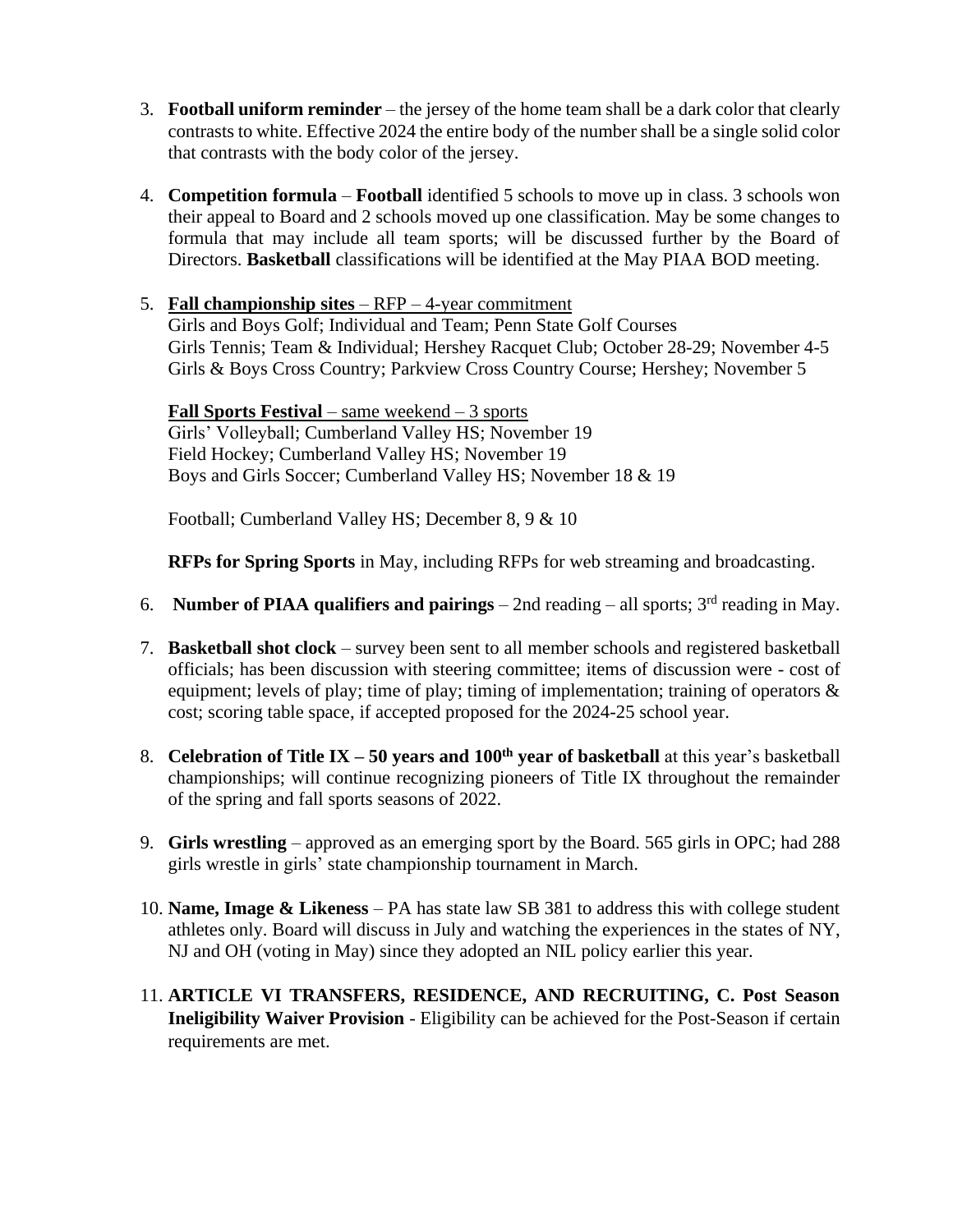All requests for waivers to be considered must be submitted no later than thirty-(30)-days prior to the beginning of a PIAA District's postseason tournament for the sport in question, no exceptions. PIAA Districts may expand this time requirement to an earlier time. Appeals of District Committee decisions must be made to the Executive Director no later than fifteen (15) days prior to the start of the District Tournament.

## **12. Transfers – Post Season Ban**

*Postseason Eligibility – schools need to complete post-season eligibility request form in addition to the transfer waiver request form if appropriate.*

- a. If a student in  $10^{th}$ ,  $11^{th}$ , or  $12^{th}$  grade transfers before the student was eligible to participate in either (1) at least 50% of the PIAA maximum number of Regular Season Contests, or (2) at least 50% of the total number of games on the student's previous team's schedule in that sport, the student is ineligible for participation in the postseason (District championships tournament and thereafter) in that same sport, for the current school year.
- b. If a student in  $10^{th}$ ,  $11^{th}$  or  $12^{th}$  grade transfers after the student was eligible to participate in either (1) at least 50% of the PIAA maximum number of Regular Season Contests, or (2) at least 50% of the total number of games on the student's previous team's schedule in that sport, the student will be deemed to have participated in an entire season and, following the transfer, is ineligible for further participation in that sport for the current school year, including post-season for this year only.
- c. If a student in  $10^{th}$ ,  $11^{th}$  or  $12^{th}$  grade transfers after the student was eligible to participate in either (1) at least 75% of the PIAA maximum number of Regular Season Contests, or (2) at least 75% of the total number of games on the student's previous team's schedule in that sport, the student will be deemed to have participated in an entire season and, following the transfer, is ineligible for further participation in that sport for the current school year, and is further ineligible for participation in the post-season (District championships tournament and thereafter in that same sport), of the subsequent school year.
- 13. Updated Glossary definitions:

**DATE OF TRANSFER:** The earliest of (1) the first day the student practices with a Team at a new school; (2) the student attends a class at a new school; (3) the student, through the student's school, has requested a determination of eligibility at a new school and (4) the student enrolls or registers at a new school and is no longer in attendance at their previous school.

**OPEN GYM:** An event/activity whereby a PIAA-member school makes available the use of its gymnasium(s) and/or other athletic facilities to all students enrolled in their **school district** and are no longer in attendance at their previous school.